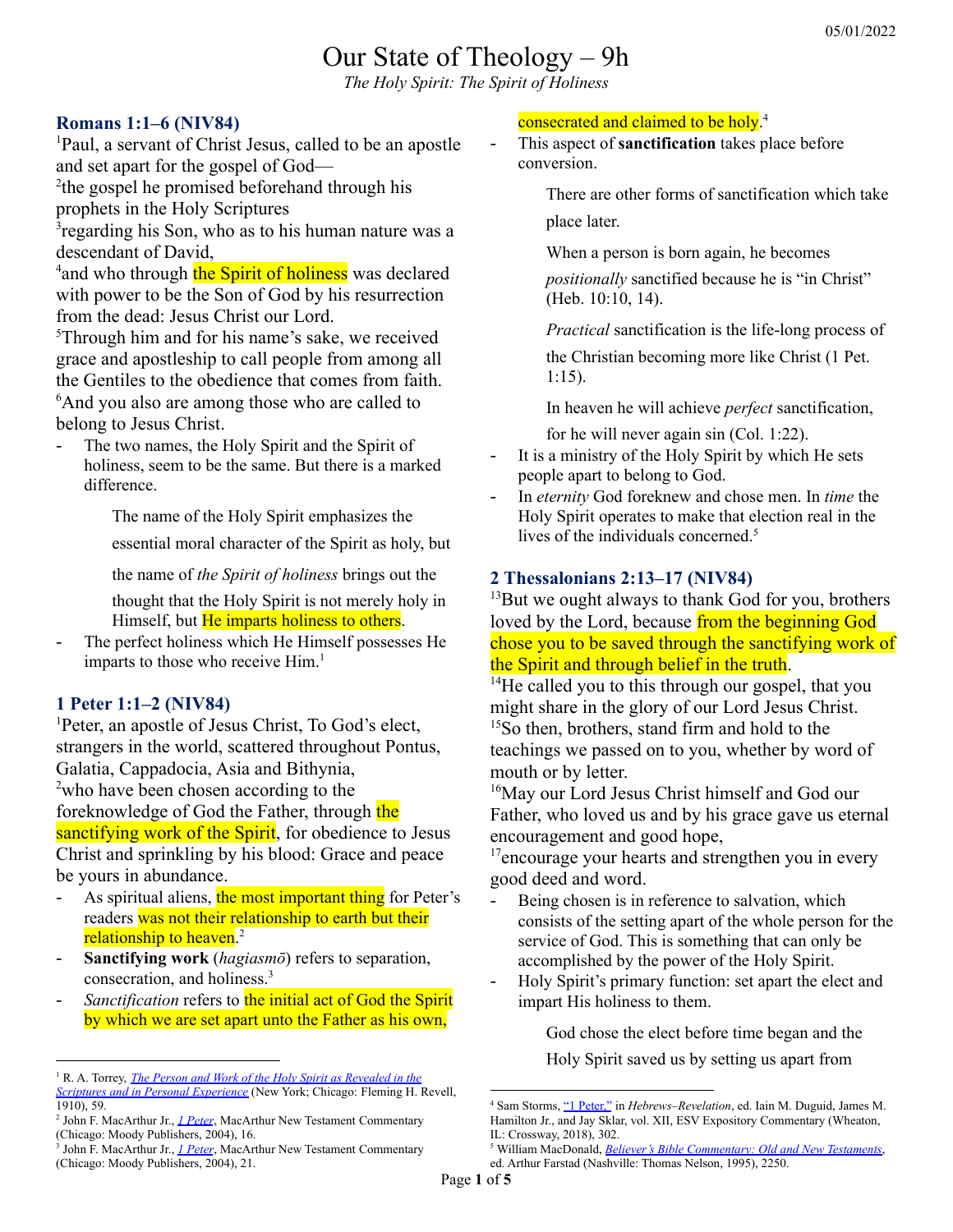kingdom of darkness and imparting His holiness into them. The elect have been made *positionally* holy (see above).

# **Hebrews 10:1–10 (NIV84)**

<sup>1</sup>The law is only a shadow of the good things that are coming—not the realities themselves. For this reason it can never, by the same sacrifices repeated endlessly year after year, make perfect those who draw near to worship.

<sup>2</sup>If it could, would they not have stopped being offered? For the worshipers would have been cleansed once for all, and would no longer have felt guilty for their sins.

<sup>3</sup>But those sacrifices are an annual reminder of sins, <sup>4</sup>because it is impossible for the blood of bulls and goats to take away sins.

<sup>5</sup>Therefore, when Christ came into the world, he said: "Sacrifice and offering you did not desire, but a body you prepared for me;

<sup>6</sup>with burnt offerings and sin offerings you were not pleased.

 $7$ Then I said, 'Here I am—it is written about me in the scroll— I have come to do your will, O God.'"

<sup>8</sup>First he said, "Sacrifices and offerings, burnt offerings and sin offerings you did not desire, nor were you pleased with them" (although the law required them to be made).

<sup>9</sup>Then he said, "Here I am, I have come to do your will." He sets aside the first to establish the second. <sup>10</sup>And by that will, we have been made holy through the sacrifice of the body of Jesus Christ once for all.

- This is *positional* holiness, because we (the elect) are now in Christ.
- *Practical* holiness is a life-long process after a person is regenerated.
- **1 Peter 1:13-15 (NIV84)**

<sup>13</sup>Therefore, prepare your minds for action; be self-controlled; set your hope fully on the grace to be given you when Jesus Christ is revealed.

<sup>14</sup>As obedient children, do not conform to the evil desires you had when you lived in ignorance.  $15$ But just as he who called you is holy, so be holy in all you do; (*practical holiness*)

# **Hebrews 10:11-14 (NIV84)**

 $11$ Day after day every priest stands and performs his religious duties; again and again he offers the same sacrifices, which can never take away sins. <sup>12</sup>But when this priest had offered for all time one sacrifice for sins, he sat down at the right hand of God.

<sup>13</sup>Since that time he waits for his enemies to be made his footstool,

<sup>14</sup>because by one sacrifice he has made perfect forever those who are being made holy.

*Perfect* = τελειόω *τέλειος* = bring to an end, **bring to its** goal/accomplishment. 6 (*Sanctification has a purpose*.)

# **1 Peter 1:8-9 (NIV84)**

<sup>8</sup>Though you have not seen him, you love him; and even though you do not see him now, you believe in him and are filled with an inexpressible and glorious joy,

<sup>9</sup> for you are receiving the goal of your faith, the salvation of your souls.

- The new sacrifice was effective because it gives believers eternal perfection. Perfection here means *eternal salvation* not *spiritually matured* or *complete*.
- The death of Jesus Christ removes sin forever for those who belong to Him.

We are totally secure in our Savior.

We need cleansing when we fall into sin, but we

need never fear God's judgment on us because of our sin.

As far as Christ's sacrifice is concerned, we have

*already been sanctified and perfected*—which is why He had to sacrifice Himself only once.

The forgiveness is permanent because the sacrifice is permanent.<sup>7</sup>

# **Matthew 26:36–46 (NIV84)**

<sup>36</sup>Then Jesus went with his disciples to a place called Gethsemane, and he said to them, "Sit here while I go over there and pray."

<sup>37</sup>He took Peter and the two sons of Zebedee along with him, and he began to be sorrowful and troubled. <sup>38</sup>Then he said to them, "My soul is overwhelmed with sorrow to the point of death. Stay here and keep watch with me."

<sup>39</sup>Going a little farther, he fell with his face to the ground and prayed, "My Father, if it is possible, may this cup be taken from me. Yet not as I will, but as you will."

<sup>40</sup>Then he returned to his disciples and found them sleeping. "Could you men not keep watch with me for one hour?" he asked Peter.

<sup>41</sup>"Watch and pray so that you will not fall into

<sup>7</sup> John F. MacArthur Jr., *[Hebrews](https://ref.ly/logosres/hebmntc?ref=Bible.Heb10.14&off=115&ctx=sanctified.+(10%3a14)%0a~The+new+sacrifice+wa)*, MacArthur New Testament Commentary (Chicago: Moody Press, 1983), 256. <sup>6</sup> William Arndt et al., *A [Greek-English](https://ref.ly/logosres/bdag?ref=Page.p+996&off=4108&ctx=free+fr.+objection%2c+~bring+to+an+end%2c+bri) Lexicon of the New Testament and Other Early Christian [Literature](https://ref.ly/logosres/bdag?ref=Page.p+996&off=4108&ctx=free+fr.+objection%2c+~bring+to+an+end%2c+bri)* (Chicago: University of Chicago Press, 2000), 996.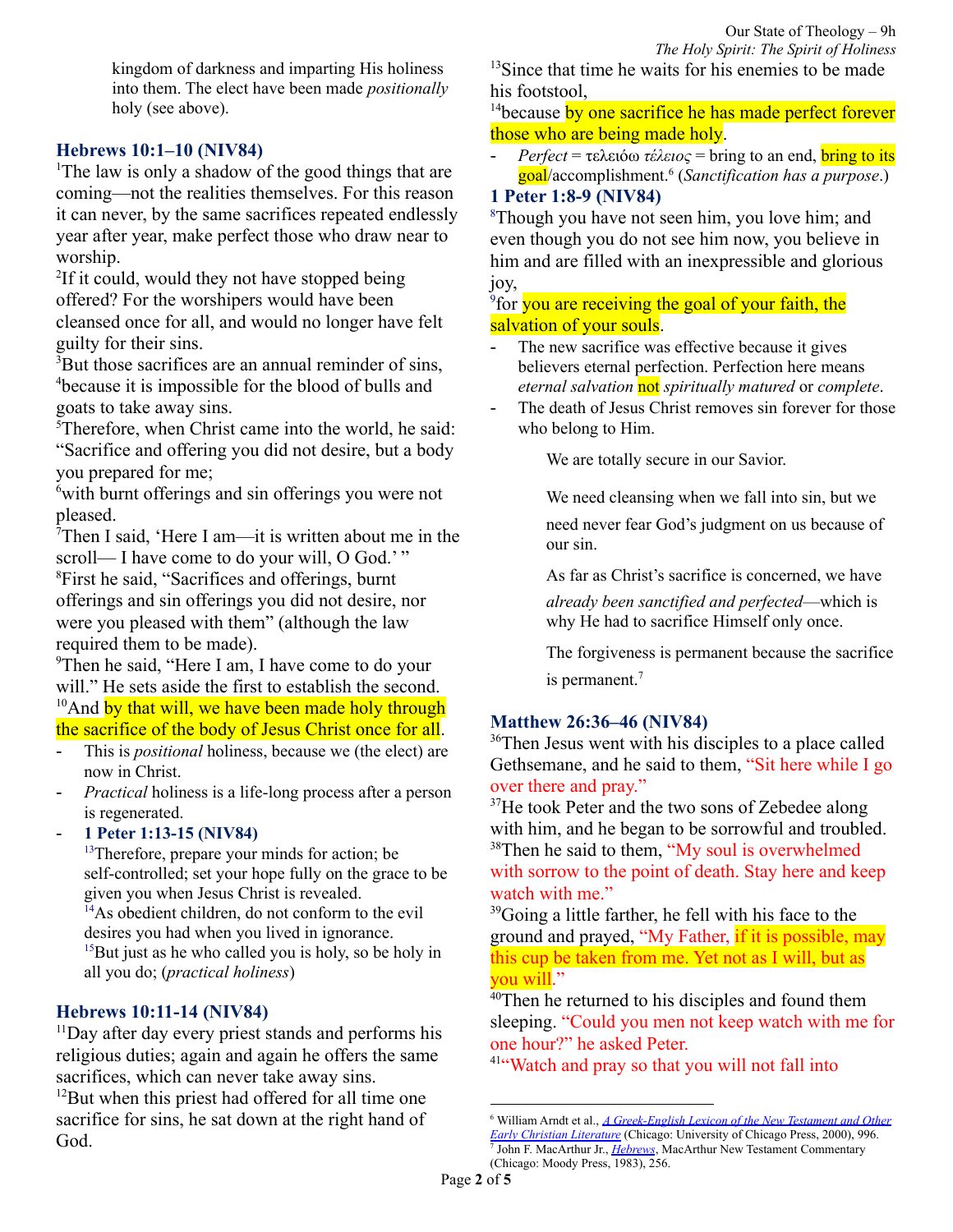temptation. The spirit is willing, but the body is weak"

 $^{42}$ He went away a second time and prayed, "My Father, if it is not possible for this cup to be taken away unless I drink it, may your will be done."

<sup>43</sup>When he came back, he again found them sleeping, because their eyes were heavy.

<sup>44</sup>So he left them and went away once more and prayed the third time, saying the same thing. <sup>45</sup>Then he returned to the disciples and said to them,

"Are you still sleeping and resting? Look, the hour is near, and the Son of Man is betrayed into the hands of sinners.

<sup>46</sup>Rise, let us go! Here comes my betrayer!"

God's wrath and judgment are often pictured in the Old Testament as a cup to be drunk (see, e.g., Ps. 75:8; Isa. 51:17; Jer. 49:12).

### **Psalm 75:8 (NIV84)**

8 In the hand of the LORD is a cup full of foaming wine mixed with spices; he pours it out, and all the wicked of the earth drink it down to its very dregs.

#### **Isaiah 51:17 (NIV84)**

<sup>17</sup>Awake, awake! Rise up, O Jerusalem, you who have drunk from the hand of the LORD the cup of his wrath, you who have drained to its dregs the goblet that makes men stagger.

#### **Jeremiah 49:12 (NIV84)**

<sup>12</sup>This is what the LORD says: "If those who do not deserve to drink the cup must drink it, why should you go unpunished? You will not go unpunished, but must drink it.

This cup symbolized the suffering Jesus would endure on the cross, the **cup** of God's fury vented against all the sins of mankind, which the Son would take upon Himself as the sacrificial Lamb of God.<sup>8</sup>

Jesus was taking upon Himself the sin of the world

and would then experience the consequences of those sins: the full and complete wrath of God.

As Psalm 75:8 states, "all the wicked of the earth

drink it down to its very dregs," so Jesus, as a substitutionary sacrifice for mankind drank the cup of God's fury down to its very dregs.

#### **Hebrews 10:15-18 (NIV84)**

<sup>15</sup>The Holy Spirit also testifies to us about this. First he says:

 $16$ "This is the covenant I will make with them after

that time, says the Lord. I will put my laws in their hearts, and I will write them on their minds."

<sup>17</sup>Then he adds: "Their sins and lawless acts I will remember no more."

<sup>18</sup>And where these have been forgiven, there is no longer any sacrifice for sin.

- The work of sacrifice is done. There will be no more. Forgiveness is already provided for those who trust in this one perfect sacrifice. 9
- There were no seats or chairs in the tabernacle because the Levitical priests were never finished. They were continually standing, offering the *same sacrifices* again and again.

However, Jesus is sitting *at the right hand of God,*

*waiting since that time for his enemies to be made his footstool* (10:12b-13).

# **John 19:28-30 (NIV84)**

<sup>28</sup>Later, knowing that all was now completed, and so that the Scripture would be fulfilled, Jesus said, "I am thirsty."

 $^{29}$ A jar of wine vinegar was there, so they soaked a sponge in it, put the sponge on a stalk of the hyssop plant, and lifted it to Jesus' lips.

 $30$ When he had received the drink, Jesus said, "It is finished." With that, he bowed his head and gave up his spirit.

- "*It is finished*"—in Greek, *tetelestai*.
- The same judgment, that the world before Noah faced in the flood waters of the deep, awaits those born after the flood in the fiery depths of hell.

This is a judgment to be exercised in the complete

and fearful wrath of a holy and sovereign God.

Yet, since the creation of the world, before Adam sinned, there was a plan of redemption to save the very elect from the wrath of God.

It was not a plan to rescue us from the grips of

Satan, but, rather, to rescue us from God's judgment and wrath. It was a payment *paid in full* to *God*, the Father, not Satan, to completely appease Him (God) for our sinfulness.

- When Jesus cried out, "*It is finished*," He was stating that the full wrath of God against sinful man was completely appeased, paid for in full, through the sacrifice of Jesus Christ on the cross.

There would no longer be any more sacrifices for

sin. Jesus died once for all; He gave himself as a ransom for all men.

<sup>8</sup> John F. MacArthur Jr., *[Matthew](https://ref.ly/logosres/mattmntc?ref=Bible.Mt26.39-45a&off=3625&ctx=liver+men+from+sin.%0a~God%E2%80%99s+wrath+and+judg)*, vol. 4, MacArthur New Testament Commentary (Chicago: Moody Press, 1985), 174.

<sup>9</sup> John F. MacArthur Jr., *[Hebrews](https://ref.ly/logosres/hebmntc?ref=Bible.Heb10.18&off=99&ctx=+for+sin.+(%EF%BB%BF10%3a18%EF%BB%BF)%0a~The+work+of+sacrific)*, MacArthur New Testament Commentary (Chicago: Moody Press, 1983), 257.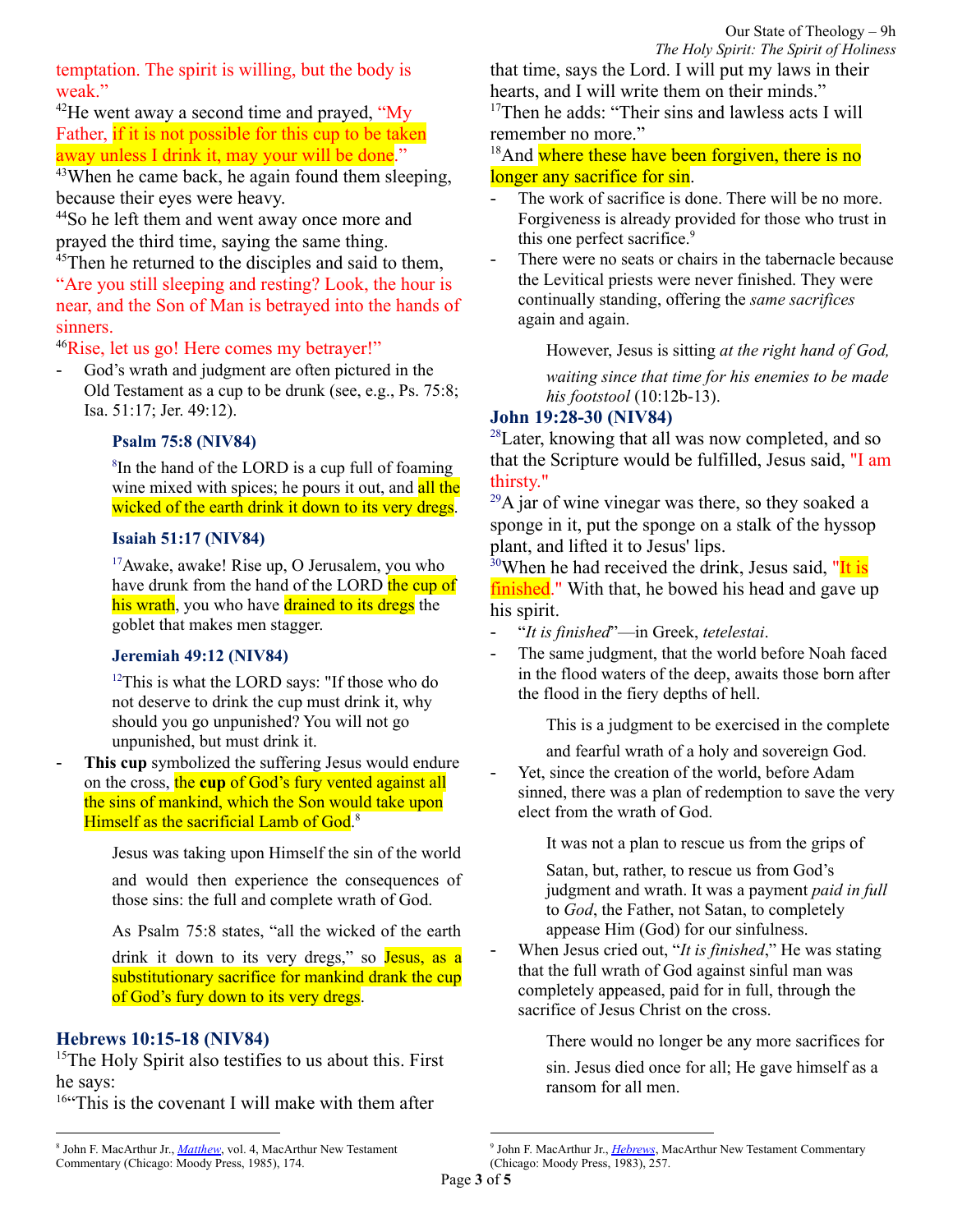#### **1 Timothy 2:5-6 (NIV84)**

<sup>5</sup>For there is one God and one mediator between God and men, the man Christ Jesus,  $6$ who gave himself as a **ransom for all men**--the testimony given in its proper time.

- When [Jesus] said, "It is finished," He was saying not just that His life was over but that His mission had been fulfilled. His purpose in coming to earth and going to the cross was accomplished.

*Tetelestai* was sometimes used in the commercial

arena in the Greek world. It was stamped on a purchase or written on a receipt, because it meant "*paid in full*."

Jesus said: "I've done it all. I've drunk the cup to

its dregs. The sin debt of My people has been paid in full."<sup>10</sup>

There is no longer any sacrifice for sins. The Christian does not have to make any sacrifice of works or performance to obtain or maintain their salvation.

The debt has been paid in full!

#### **Hebrews 10:19-22 (NIV84)**

<sup>19</sup>Therefore, brothers, since we have confidence to enter the Most Holy Place by the blood of Jesus,  $^{20}$ by a new and living way opened for us through the curtain, that is, his body,

<sup>21</sup> and since we have a great priest over the house of God,

<sup>22</sup>let us draw near to God with a sincere heart in full assurance of faith, having our hearts sprinkled to cleanse us from a **guilty conscience** and having our bodies washed with pure water.

- *Guilty conscience:* a conscience not only tainted with the memory of sin, but also a conscience that is seared and corrupted with the desire to sin, the line of right and wrong being blurred.
- **Titus 1:15 (NIV84)** <sup>15</sup>To the pure, all things are pure, but to those who are corrupted and do not believe, nothing is pure. In fact, both their minds and consciences are corrupted.
- Our consciences have been made new *(cleansed)* with a new standard of right and wrong that is set by God.

# **Hebrews 10:23-27 (NIV84)**

<sup>23</sup>Let us hold unswervingly to the hope we profess, for he who promised is faithful.

<sup>24</sup>And let us consider how we may spur one another on toward love and good deeds.

 $^{25}$ Let us not give up meeting together, as some are in the habit of doing, but let us encourage one another—and all the more as you see the Day approaching.

<sup>26</sup>If we deliberately keep on sinning after we have received the knowledge of the truth, no sacrifice for sins is left,

<sup>27</sup>but only a fearful expectation of judgment and of raging fire that will consume the enemies of God.

The Scripture verses that warn us of the judgment of God to where some believe that the believer's security of salvation is in question.

> This is not true; we are "*perfected forever*," as the Scripture plainly tells us. (Heb. 10:14)

- This is a *positional sanctification*, the birthright of every true believer in Christ.
- In God's mind, we are as perfect as His Son. The day will come when that perfection will be fully seen in our lives—forever. 11

#### **James 1:26–27 (NIV84)**

<sup>26</sup>If anyone considers himself **religious** and yet does not keep a tight rein on his tongue, he deceives himself and his religion is worthless.

- *Religious* = θρῆσκος *thrḗskos*; Religious, devout; only in James 1:26, the diligent performer of divinely ascribed duties of outward service to God.

> *thrēskeía* is predominantly the ceremonial service of religion.

It is the *external framework* while as *eusébeia*

(2150), godliness, is the *inward piety* of soul.

According to James, true *thrēskeía* or religion is

not merely ceremonial formality, but acts of mercy, love, and holiness.<sup>12</sup>

<sup>27</sup>Religion that God our Father accepts as pure and faultless is this: to look after orphans and widows in their distress and to keep oneself from being polluted by the world.

#### **James 3:13–17 (NIV84)**

<sup>13</sup>Who is wise and understanding among you? Let him show it by his good life, by deeds done in the humility that comes from wisdom.

- **1 Corinthians 1:30 (NIV84)** <sup>30</sup>It is because of him that you are in **Christ Jesus**, who has become for us wisdom from God--that is, our

<sup>&</sup>lt;sup>10</sup> R. C. Sproul, *[John](https://ref.ly/logosres/johnsproul?ref=Bible.Jn19.17-37&off=16101&ctx=own+to+this+moment.+~When+He+said%2c+%E2%80%9CIt+is)*, St. Andrew's Expositional Commentary (Lake Mary, FL: Reformation Trust Publishing, 2009), 369.

<sup>12</sup> Spiros Zodhiates, *The Complete Word Study [Dictionary:](https://ref.ly/logosres/wsntdict?ref=GreekStrongs.2357&off=7&ctx=+%0a2357.+~%CE%B8%CF%81%CE%B7%CD%82%CF%83%CE%BA%CE%BF%CF%82+thre%CC%84%CC%81skos%3b+gen.+thre%CC%84%CC%81) New Testament* (Chattanooga, TN: AMG Publishers, 2000). <sup>11</sup> John Phillips, *Exploring Hebrews: An Expository [Commentary](https://ref.ly/logosres/jpcs79heb01?ref=Bible.Heb10.14-18&off=423&ctx=anctified%E2%80%9D+(10%3a14).+~The+writer+of+Hebrew)*, The John Phillips Commentary Series (Kregel Publications, 2009), Heb 10:14–18.